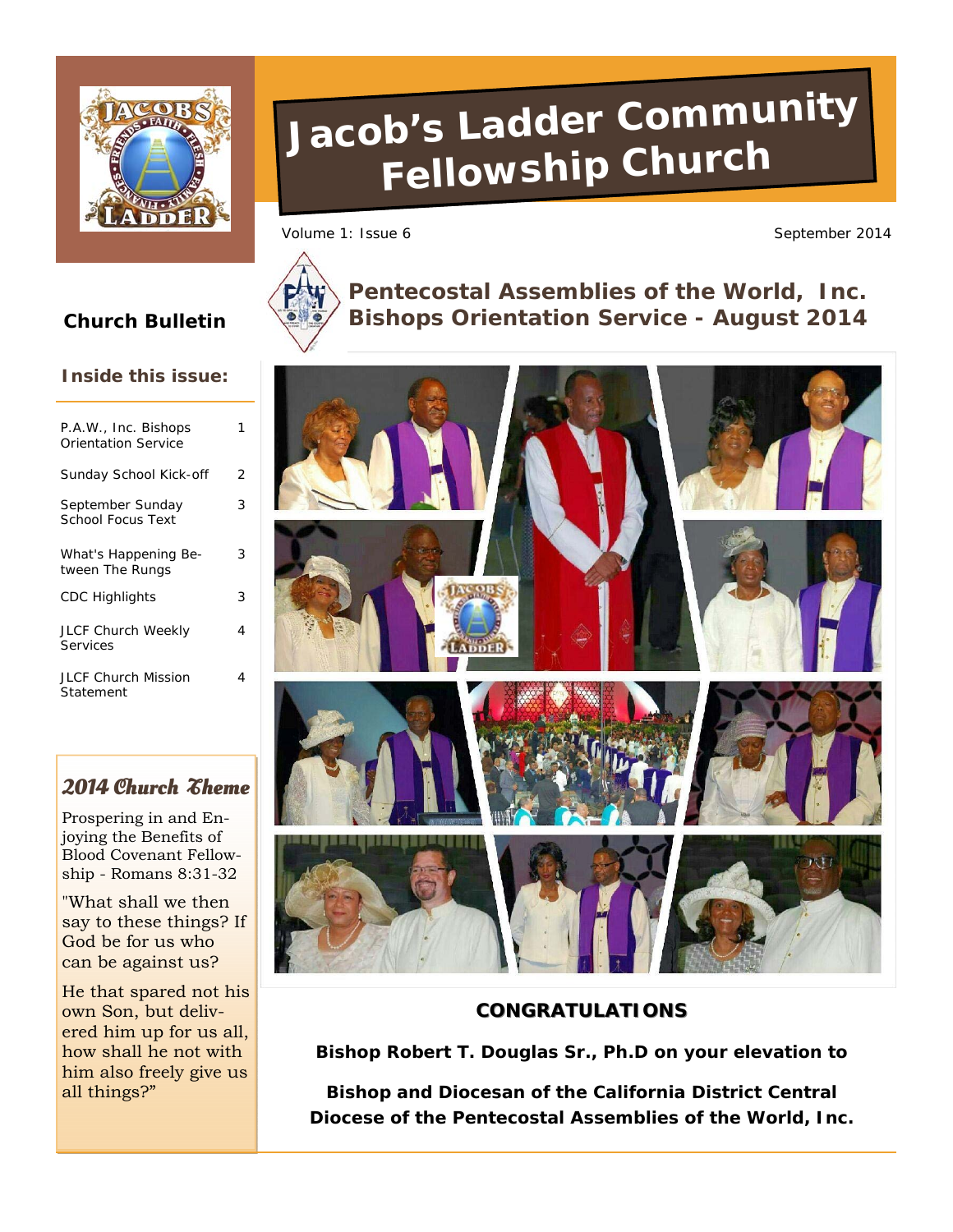Jacob's Ladder Community Fellowship Church

September Sunday School Kick-Off

Jacob's Ladder will kick off a new Sunday School Year and curriculum on September 7<sup>th</sup>! Come join us as enjoy biblewe interactive based. lessons, discussions and fun activities for adults and youth of all ages!

# **Back to School Time!** Sunday School, That Is!!!

What can you expect from Sunday School starting in September?

- Breakfast Served Every Sunday from 9:30 10am
- Door Prizes Raffled Each Sunday in September
- New Monthly Team Attendance Competition
- Interactive and Student-Centered Lessons
- Safe Spaces to Discuss and Ask Qs About the Word
- That Extra Umph of Biblical Study and Spiritual Support You've Been Looking For!

# And Plus...

# Did Somebody Say... **BLOCK PARTY!!!**

Jacob's Ladder Sunday School Presents The 1st Annual Fall Block Party Free of Charge - All are Welcome

Hotdogs • Popcorn • Snow-cones • Music • Games Skits . Bouncy Jumpers . Prizes . Face Painting And Much More...

Saturday, October 4<sup>th</sup> from 11am to 3pm Jacob's Ladder Community Fellowship Church 1152 E Hyde Park Blvd, Inglewood, CA 90302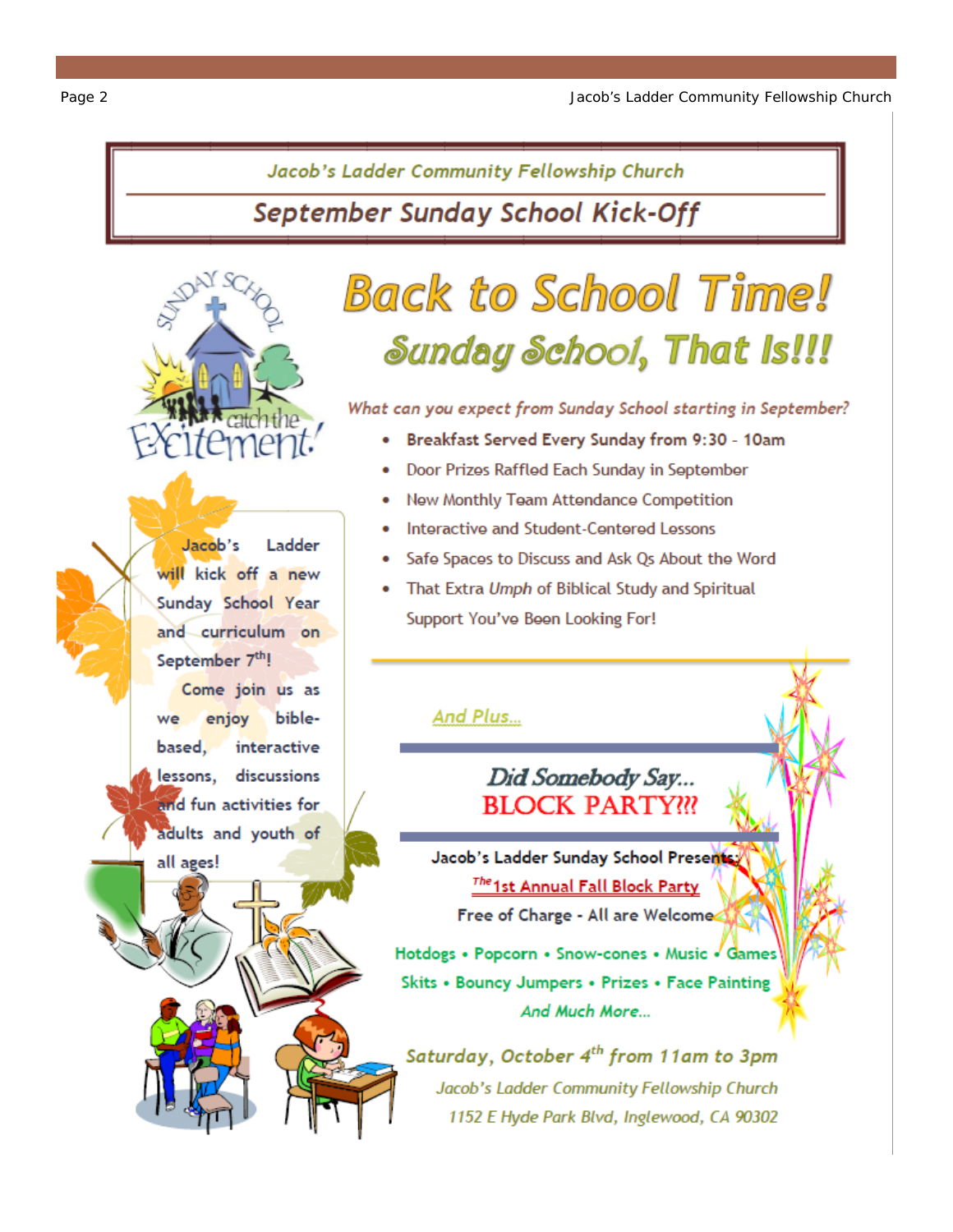# **What's Happening Between The Rungs**

**Full Communion Service Sunday, September 7 at 7:00 pm** 

#### **October 25 - CPR/First Aid**

**Training** - *Would you like to learn how to administer CPR and get certified?* The Women's Ministry is sponsoring a special CPR/First Aid training on 10/25 from 8 am to 1 pm for all JLCF members (men and women). Registration is \$45 per person. Cash payments must be paid by 10/5. Training instructor is Sister Maggie Whitman, R.N. M.S.N. who is A.H.A. certified.

> **Contacts**: Mother Ruth Smith (323) 752–4410

Sister Lisa Kennedy Lisa.Kennedy26@Yahoo.com

### **SAVE-THE-DATE December 4 - December 7**

### **Appreciation Service for Bishop Robert T. and Dr. Paulette Douglas**

Mark your calendar and plan to come out and bring your family and friends. More information is forthcoming.

# **CDC Highlights**

**California District Council**  *16th Episcopal District of the Pentecostal Assemblies of the World, Inc.* 

**2014 FALL CONFERENCE November 13-15, 2014 Torrance Marriott South Bay 2635 Fashion Way Torrance, CA 90503** 

Bishop Robert T. Douglas Sr., Ph.D. First Lady Dr. Paulette Douglas

# **Holy Spirit**

Howbeit when he, the Spirit of truth: for he shall not speak of himself; but whatsoever he shall hear, that shall he speak: and he will shew you things to come.

*- - John 16:13 - -* 

# **Sunday School Focal - SEPTEMBER 2014**

#### **SEPTEMBER 7**

Topic: A Vision of the Future Text: Jeremiah 30:1-3, 18-22

#### **SEPTEMBER 14**

Topic: Restoration Text: Jeremiah 31:31-37

#### **SEPTEMBER 21**

Topic: A New Future Text: Jeremiah 32:2-9, 14-15

#### **SEPTEMBER 28**

Topic: Improbable Possibilities Text: Jeremiah 33:2-11

#### **SUSTAINING HOPE**

The four lessons in the month of September focus on the hope Israel experienced as seen through the eyes of the prophet Jeremiah as told to him by the Lord.

The Apostolic Way 2014-2015, UMI, Chicago, IL (2014)

*\*See Minister Sondral Kelly to purchase your Sunday School Book*